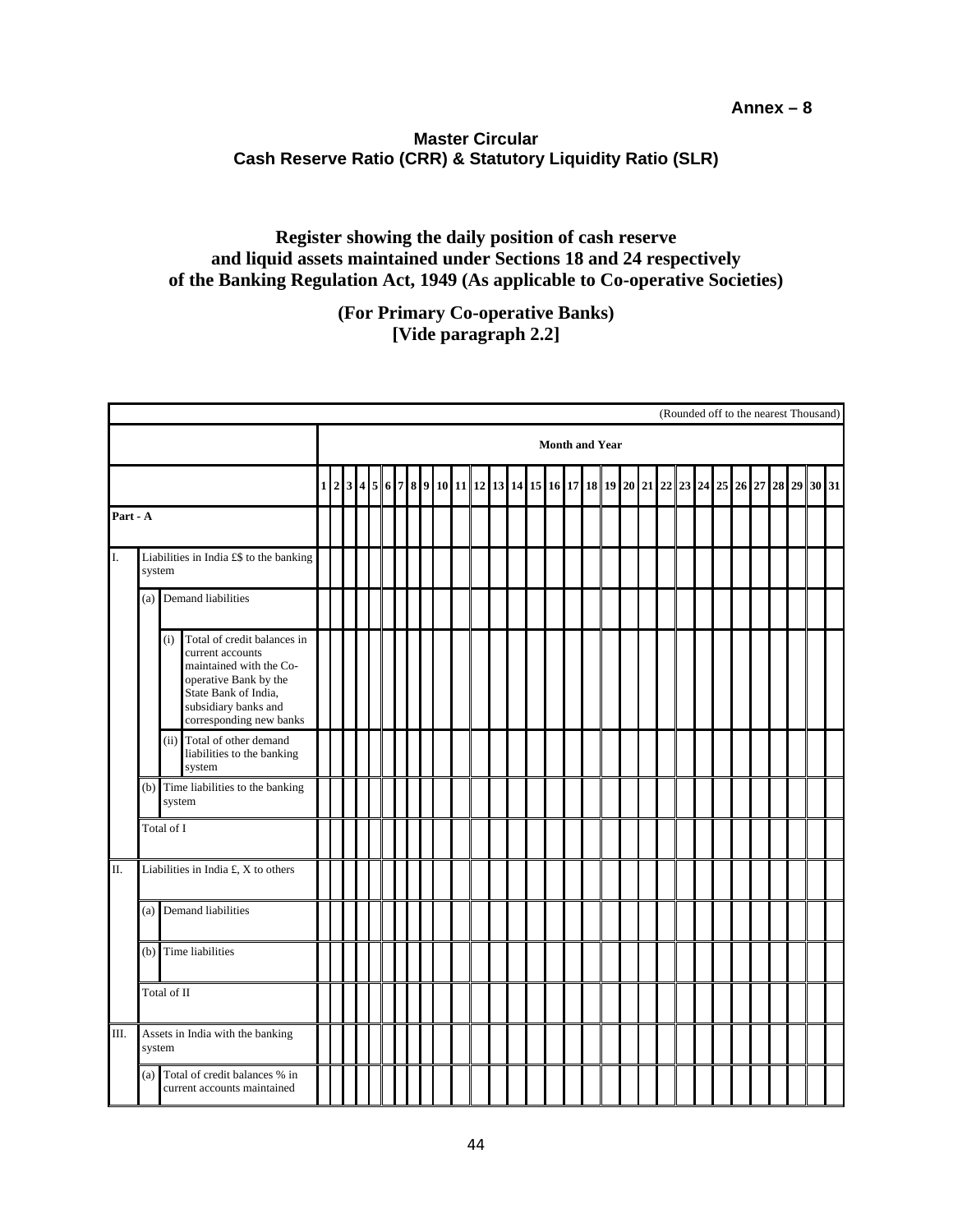|                                                                                           |        | with State Bank of India,<br>subsidiary banks and<br>corresponding new banks.                                                                                                                                                       |  |  |  |  |  |  |  |  |  |  |  |  |  |  |  |  |
|-------------------------------------------------------------------------------------------|--------|-------------------------------------------------------------------------------------------------------------------------------------------------------------------------------------------------------------------------------------|--|--|--|--|--|--|--|--|--|--|--|--|--|--|--|--|
|                                                                                           | (b)    | Total of other assets with the<br>banking system, viz., (i)<br>balances in all accounts other<br>than those included in item<br>$III(a)$ ,<br>(ii) money at call and short<br>notice, (iii) advances, and (iv)<br>any other assets. |  |  |  |  |  |  |  |  |  |  |  |  |  |  |  |  |
| IV.                                                                                       | figure | Total (net) demand and time<br>liabilities for the purposes of<br>Sections 18 and 24 of the Act = $(I -$<br>$III$ ) + II, if (I-III) is a plus figure,<br>OR II only, if (I-III) is a minus                                         |  |  |  |  |  |  |  |  |  |  |  |  |  |  |  |  |
| Cash in hand<br>V.                                                                        |        |                                                                                                                                                                                                                                     |  |  |  |  |  |  |  |  |  |  |  |  |  |  |  |  |
| VI.                                                                                       |        | Balances in current accounts with                                                                                                                                                                                                   |  |  |  |  |  |  |  |  |  |  |  |  |  |  |  |  |
|                                                                                           |        | (a) Reserve Bank of India $++$                                                                                                                                                                                                      |  |  |  |  |  |  |  |  |  |  |  |  |  |  |  |  |
|                                                                                           | (b)    | State Co-operative Bank of the<br>State concerned *+%                                                                                                                                                                               |  |  |  |  |  |  |  |  |  |  |  |  |  |  |  |  |
|                                                                                           | (c)    | Central Co-operative Bank of<br>the district concerned *%                                                                                                                                                                           |  |  |  |  |  |  |  |  |  |  |  |  |  |  |  |  |
|                                                                                           |        | Total of VI                                                                                                                                                                                                                         |  |  |  |  |  |  |  |  |  |  |  |  |  |  |  |  |
| VII.                                                                                      |        | Balances of all other types with                                                                                                                                                                                                    |  |  |  |  |  |  |  |  |  |  |  |  |  |  |  |  |
|                                                                                           |        | (a) State Co-operative Bank of the<br>State concerned *+%                                                                                                                                                                           |  |  |  |  |  |  |  |  |  |  |  |  |  |  |  |  |
|                                                                                           | (b)    | Central Co-operative Bank of<br>the district concerned *+%                                                                                                                                                                          |  |  |  |  |  |  |  |  |  |  |  |  |  |  |  |  |
|                                                                                           |        | Total of VII                                                                                                                                                                                                                        |  |  |  |  |  |  |  |  |  |  |  |  |  |  |  |  |
| VIII. Net balance in current accounts, i.e.,<br>excess of $III(a)$ over $I(a)(i)$         |        |                                                                                                                                                                                                                                     |  |  |  |  |  |  |  |  |  |  |  |  |  |  |  |  |
| Part-B                                                                                    |        |                                                                                                                                                                                                                                     |  |  |  |  |  |  |  |  |  |  |  |  |  |  |  |  |
| Compliance with Section 18<br>(Not applicable to Scheduled State Co-<br>operative Banks)  |        |                                                                                                                                                                                                                                     |  |  |  |  |  |  |  |  |  |  |  |  |  |  |  |  |
| 3 per cent of IV as on the last Friday<br>IX.<br>of the second preceding fortnight        |        |                                                                                                                                                                                                                                     |  |  |  |  |  |  |  |  |  |  |  |  |  |  |  |  |
| Χ.<br>Cash reserve actually maintained =<br>$V + VI + VIII$                               |        |                                                                                                                                                                                                                                     |  |  |  |  |  |  |  |  |  |  |  |  |  |  |  |  |
| Part-C                                                                                    |        |                                                                                                                                                                                                                                     |  |  |  |  |  |  |  |  |  |  |  |  |  |  |  |  |
| Compliance with Section 24:<br>(Not applicable to scheduled State Co-<br>operative Banks) |        |                                                                                                                                                                                                                                     |  |  |  |  |  |  |  |  |  |  |  |  |  |  |  |  |